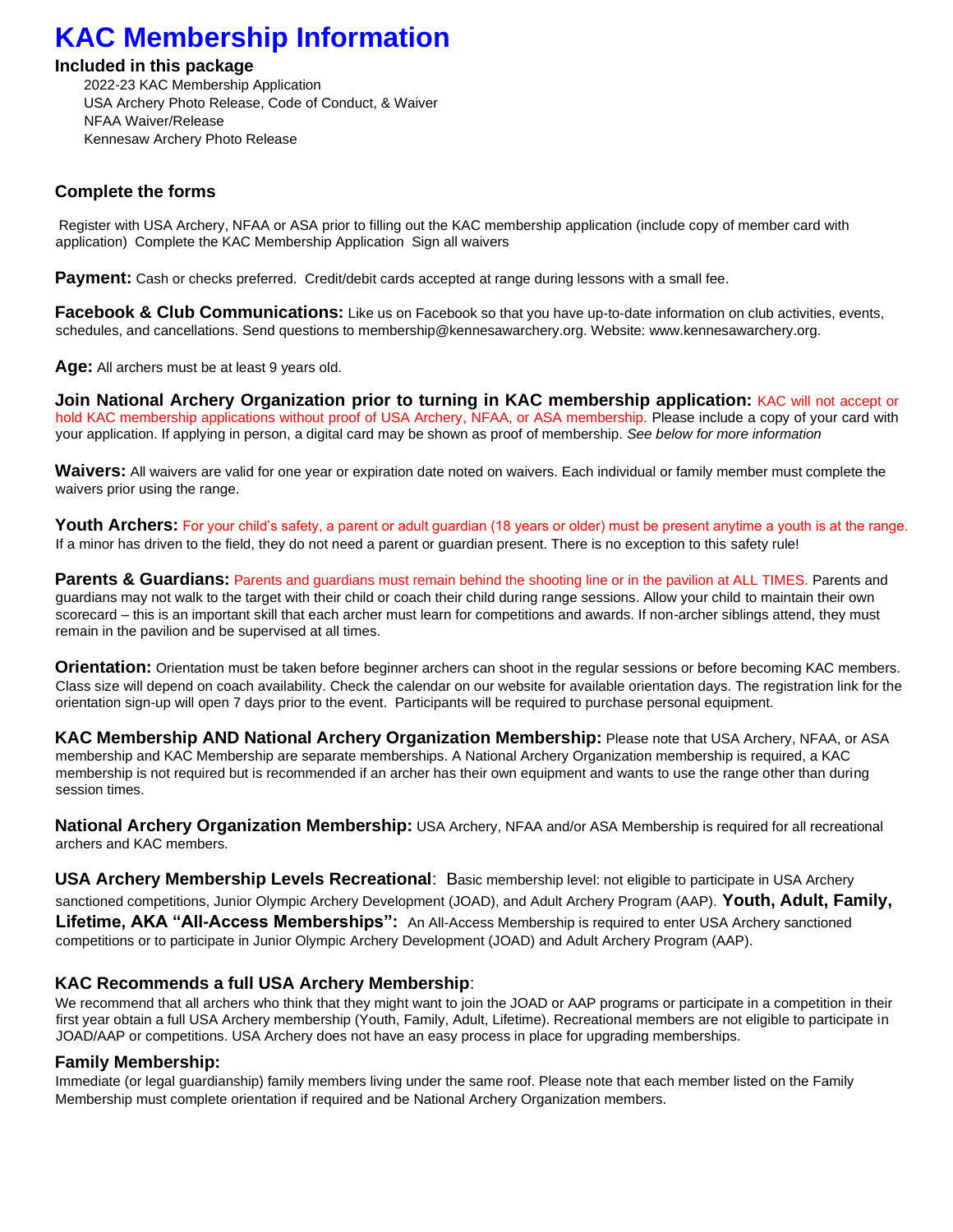

## **2022-23 MEMBERSHIP APPLICATION / RENEWAL**

**Membership year: July 1 - June 30** 

**National Archery Organization (NAO) Membership Required (USA Archery, NFAA, ASA):** All members interested in JOAD/AAP must be a current member of USA Archery to shoot at KAC Archery Ranges. NFAA and ASA memberships are also accepted for field and 3D shooting. **F** attach a copy of appropriate membership card(s) to this application.

Waivers & Photo Release: All members must sign USA Archery & NFAA Photo Release, Co Conduct, and Waiver, KAC Waiver with Photo Release.

|        | <b>OFFICE USE ONLY</b> Date: / /                 |            |          |
|--------|--------------------------------------------------|------------|----------|
| ): All | $Check\#$<br>KAC#                                | Cash       |          |
| Please | JOAD / AAP #<br>JOAD / AAP #                     |            |          |
| de of  | Waivers: USA-A & KAC<br>Nat'l Archery Org Member | Yes<br>Yes | No<br>No |

**\_\_\_\_\_\_ \_\_\_\_\_\_ \_\_\_\_\_\_**

| <b>Bow Type:</b> Compound _ Olympic Recurve _ Barebow                                                                                                                                                                                                                                                                         |                   |                          |                                                |                                                                                        |
|-------------------------------------------------------------------------------------------------------------------------------------------------------------------------------------------------------------------------------------------------------------------------------------------------------------------------------|-------------------|--------------------------|------------------------------------------------|----------------------------------------------------------------------------------------|
|                                                                                                                                                                                                                                                                                                                               |                   |                          |                                                |                                                                                        |
|                                                                                                                                                                                                                                                                                                                               |                   |                          |                                                |                                                                                        |
|                                                                                                                                                                                                                                                                                                                               |                   |                          |                                                |                                                                                        |
| Are you a Cobb County resident? ___Yes ___No lf "No" What County? __________________\$15 Out of County \$10 In County<br>fee is required <sup>2</sup>                                                                                                                                                                         |                   |                          |                                                |                                                                                        |
| <b>National Archery Organization (NAO) Membership (circle one))</b> USA Archery NFAA<br>USA-A Membership Level: Recreational Youth Collegiate Adult Family Lifetime<br>NAO Expiration date ____ / ____ / _____ Membership Number ________________                                                                             |                   |                          |                                                | ASA                                                                                    |
|                                                                                                                                                                                                                                                                                                                               |                   |                          |                                                |                                                                                        |
|                                                                                                                                                                                                                                                                                                                               |                   |                          | <sup>1</sup> JOAD & AAP Fees: are not prorated |                                                                                        |
|                                                                                                                                                                                                                                                                                                                               | Rate              |                          |                                                |                                                                                        |
|                                                                                                                                                                                                                                                                                                                               | \$125             | $\frac{1}{2}$            |                                                | Is a per person fee applicable to all KAC                                              |
| ___ KAC Youth 17 yrs and under                                                                                                                                                                                                                                                                                                | \$35              | $\frac{1}{2}$            |                                                | members. CCPR imposes a fee of \$10 per                                                |
|                                                                                                                                                                                                                                                                                                                               | \$35              |                          |                                                | person for Cobb County resident, and \$15<br>per person for non-Cobb County residents. |
| 18 yrs and older                                                                                                                                                                                                                                                                                                              | \$75              | $s$ <sub>_________</sub> |                                                | This fee is required in addition to the KAC                                            |
|                                                                                                                                                                                                                                                                                                                               | \$500             | $\frac{1}{2}$            | membership fees.                               |                                                                                        |
| 20 yrs and under (per person)                                                                                                                                                                                                                                                                                                 | \$10 <sup>1</sup> | s                        |                                                |                                                                                        |
|                                                                                                                                                                                                                                                                                                                               | \$10 <sup>1</sup> | $\frac{1}{2}$            |                                                |                                                                                        |
| <b>Membership Category</b><br>(Check all that apply)<br><b>KAC Family</b> See Family Membership Section<br>__ KAC Collegiate College/Univ. Archery team member<br><b>KAC Adult</b><br>___ KAC Lifetime 18 yrs and older<br>JOAD<br>____ AAP (SOAD) 21 yrs and up (per person)<br>___ Non-Cobb County Resident Fee, per person | \$15 <sup>2</sup> | $\frac{1}{2}$            |                                                | <sup>2</sup> Cobb County Parks and Recreation Fee:                                     |

**IF YOU SIGNED UP FOR KAC Family Membership ONLY:** *Immediate or legal guardianship family members, living in the same household* are eligible for family membership. All family members listed are required to have completed/exempted orientation. Please provide proof of USA Archery, NFAA or ASA membership for each person in the family. The waivers must be completed for each family member.

| List names, birth date, age & individual Archery membership numbers for SELF & ALL immediate family members joining KAC. |                        |      |  |            |                                    |                                        |                                        |                                 |                        |
|--------------------------------------------------------------------------------------------------------------------------|------------------------|------|--|------------|------------------------------------|----------------------------------------|----------------------------------------|---------------------------------|------------------------|
| Name                                                                                                                     | Relationship Birth Age | Year |  | <b>NAO</b> | <b>NAO Member</b><br><b>Number</b> | <b>USA-A</b><br><b>Member</b><br>Level | <b>NAO Member</b><br><b>Expiration</b> | Card<br><b>Attached Waivers</b> | All<br><b>Attached</b> |
|                                                                                                                          | Self                   |      |  |            |                                    |                                        |                                        | Y / N                           | Y/N                    |
|                                                                                                                          |                        |      |  |            |                                    |                                        |                                        | Y / N                           | Y/N                    |
|                                                                                                                          |                        |      |  |            |                                    |                                        |                                        | Y / N                           | Y/N                    |
|                                                                                                                          |                        |      |  |            |                                    |                                        |                                        | Y / N                           | Y / N                  |

**KAC Membership Benefits:** Members have access to the outdoor ranges 365 days a year from 07:00 AM – 11:00 PM (except for special event days). Members will need to bring their own equipment. Membership benefits do not include the \$5 Saturday morning (outdoor season) range fees \$5 Sunday afternoon (indoor season) range fees or equipment rental fees. JOAD & AAP, camps, classes, training, tournaments, and events posted on calendar take precedence over range access. KAC Membership does not include JOAD & AAP benefits.

**Junior Olympic Archery Development (JOAD) & Adult Archery Program (AAP) Membership:** JOAD and AAP are archery programs where archers earn star pins for skill levels. All JOAD & AAP members must be Youth, Adult, Collegiate, Family, or Lifetime members of USA Archery to be eligible. Recreational USA Archery members are not eligible to join JOAD & AAP. The membership fees are in addition to the KAC membership fee and are not prorated.

**Fees:** Outdoor session and indoor session **RANGE FEE is \$5** per person for members and non-members. **EQUIPMENT RENTAL is \$5** per person (if needed) to both members and non-members during supervised range hours.

**Guests:** Guests may shoot on the outdoor club range on two (2) separate occasions while accompanied by a current member. Then the guest must become a KAC member to shoot at the range. All guests must sign waivers before shooting. **Checks payable to:** Kennesaw Archery Club. Mail to: PO Box 801664**,** Acworth GA 30101 **membership@kennesawarchery.org**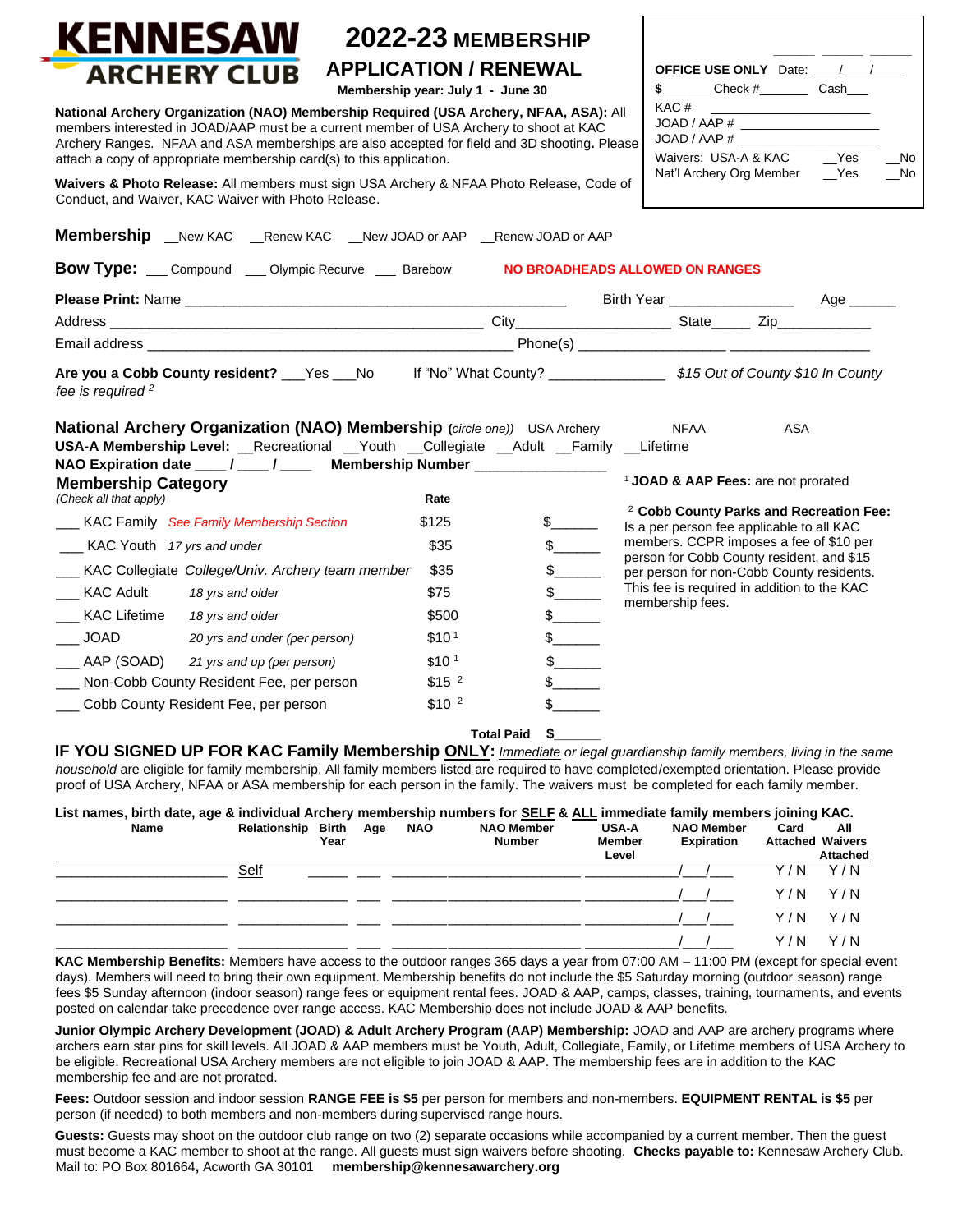# **2022-23 KENNESAW ARCHERY CLUB**

## **Photo Release, Code of Conduct and Ethics**

Date:  $\frac{1}{\sqrt{2\pi}}$ 

| ARE YOU A NATIONAL ARCHERY ORGANIZATION (NAO) MEMBER? ___Yes ___No (circle one) USA Archery NFAA ASA                                                                                                                                                                                                                                                                                                                                                                                                                                        |                                              |  |
|---------------------------------------------------------------------------------------------------------------------------------------------------------------------------------------------------------------------------------------------------------------------------------------------------------------------------------------------------------------------------------------------------------------------------------------------------------------------------------------------------------------------------------------------|----------------------------------------------|--|
|                                                                                                                                                                                                                                                                                                                                                                                                                                                                                                                                             |                                              |  |
| USA Archery Membership Level: _____Recreational ____Youth ____Family ____Collegiate ____Adult ____Lifetime                                                                                                                                                                                                                                                                                                                                                                                                                                  |                                              |  |
| <b>CODE OF CONDUCT AND CODE OF ETHICS:</b> I agree to be bound by the USA Archery Code of Conduct and Code of Ethics, and<br>understand that my participation at Kennesaw Archery Club is contingent upon my adherence to the Code of Conduct and Code of Ethics. The<br>Athlete Code of Conduct and Code of Ethics may be viewed at usarchery.org.                                                                                                                                                                                         |                                              |  |
| PHOTO RELEASE: Photographs and videos are routinely taken at Kennesaw Archery Club ranges, events, and activities. I release the use<br>of any images taken for the purposes of photographing or video recording Kennesaw Archery Club events and activities and promoting archery,<br>but not for commercial purposes. With my signature below, I agree that images taken by or on behalf of the Kennesaw Archery Club may be used<br>without compensation or additional permission.                                                       |                                              |  |
| I HAVE READ THE RELEASE OF LIABILITY AND ASSUMPTION OF RISK AGREEMENT, FULLY UNDERSTAND ITS TERMS, UNDERSTAND THAT I<br>HAVE GIVEN UP SUBSTANTIAL RIGHTS BY SIGNING IT, AND SIGN IT FREELY AND VOLUNTARILY WITHOUT INDUCEMENT.                                                                                                                                                                                                                                                                                                              |                                              |  |
|                                                                                                                                                                                                                                                                                                                                                                                                                                                                                                                                             |                                              |  |
| Adult Participants (18 years and older)                                                                                                                                                                                                                                                                                                                                                                                                                                                                                                     |                                              |  |
| <b>PRINT</b> Name of Adult Participant (Please print clearly)                                                                                                                                                                                                                                                                                                                                                                                                                                                                               |                                              |  |
| <b>Signature of Adult Participant</b>                                                                                                                                                                                                                                                                                                                                                                                                                                                                                                       |                                              |  |
| <b>Participants of Minority Age</b> (17 years and younger) Parent or legal guardian must sign waiver                                                                                                                                                                                                                                                                                                                                                                                                                                        |                                              |  |
| This is to certify that I, as parent/guardian with legal responsibility for this participant, do consent and agree to his/her release as provided above<br>of all the Releases, and from myself, my heirs, assigns, and next of kin, I release and agree to indemnify and hold harmless the Releases from<br>any and all liabilities incident to my minor child's involvement or participation in these events and activities and/or the use of related real personal<br>property as provided above, EVEN IF ARISING FROM THEIR NEGLIGENCE. |                                              |  |
|                                                                                                                                                                                                                                                                                                                                                                                                                                                                                                                                             | Date                                         |  |
| PRINT Name of Minor Participant (Please print clearly)                                                                                                                                                                                                                                                                                                                                                                                                                                                                                      |                                              |  |
| PRINT Name of Parent or Legal Guardian (Please print clearly)                                                                                                                                                                                                                                                                                                                                                                                                                                                                               | <b>SIGNATURE</b> of Parent or Legal Guardian |  |
|                                                                                                                                                                                                                                                                                                                                                                                                                                                                                                                                             |                                              |  |
|                                                                                                                                                                                                                                                                                                                                                                                                                                                                                                                                             |                                              |  |
|                                                                                                                                                                                                                                                                                                                                                                                                                                                                                                                                             |                                              |  |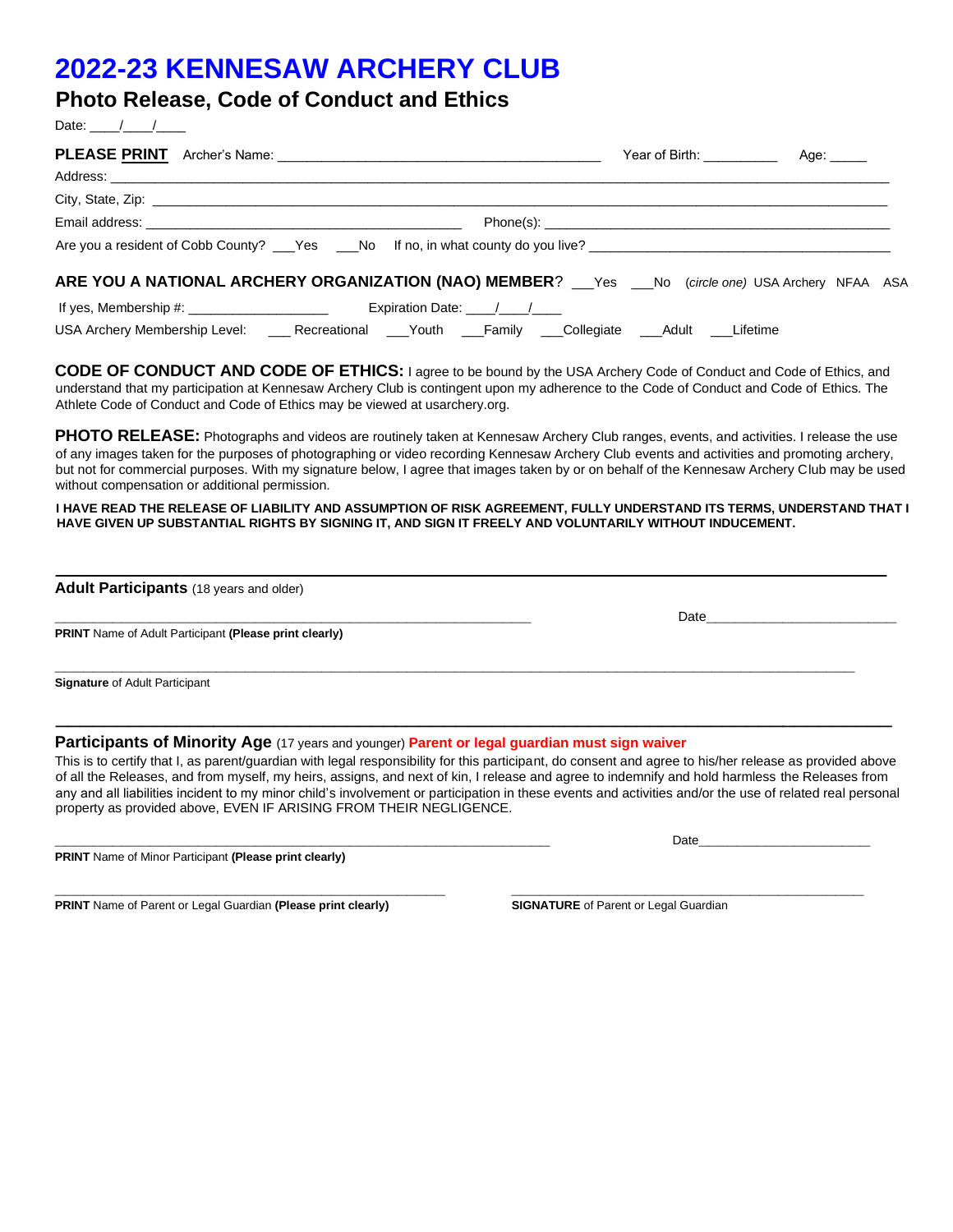# **2022-23 USA ARCHERY**

## **Photo Release, Code of Conduct, & Waiver**

|                                                                                                            |  |                      |  |  | Year of Birth: ______________ |  |  |  |
|------------------------------------------------------------------------------------------------------------|--|----------------------|--|--|-------------------------------|--|--|--|
|                                                                                                            |  |                      |  |  |                               |  |  |  |
|                                                                                                            |  |                      |  |  |                               |  |  |  |
|                                                                                                            |  |                      |  |  |                               |  |  |  |
| ARE YOU A NATIONAL ARCHERY ORGANIZATION MEMBER? ___ Yes ___ No (circle one)) USA Archery NFAA ASA          |  |                      |  |  |                               |  |  |  |
|                                                                                                            |  | Expiration Date: / / |  |  |                               |  |  |  |
| USA Archery Membership Level: _____Recreational ____Youth ____Family ____Collegiate ____Adult ____Lifetime |  |                      |  |  |                               |  |  |  |

**PHOTO RELEASE:** Photographs and videos are routinely taken at events and activities. I release the use of any images taken at events and activities for the purposes of photographing, video recording or streaming the event and promoting archery, but not for commercial purposes. With my signature below, I agree that images that are taken at events or activities by or on behalf of the event organizer may be used without compensation or additional permission.

**CODE OF CONDUCT AND CODE OF ETHICS:** I agree to be bound by the USA Archery Code of Conduct and Code of Ethics, and understand that my participation in this event is contingent upon my adherence to the Code of Conduct and Code of Ethics. The Athlete Code of Conduct and Code of Ethics may be viewed at usarchery.org.

### **WAIVER AND RELEASE OF LIABILITY AND ASSUMPTION OF RISK ("Release")**

- 1. I understand dangers may exist or be caused by actions or inactions of the participants, and the actions or inactions of others, while participating in the archery event to which this Release applies (the "Activity"). I understand the nature of archery activities and acknowledge my experience and capabilities and believe I am qualified to engage in and conduct the Activity. I further acknowledge that I am aware that the Activity may be conducted in facilities open to the public during the Activity. I further agree and warrant that if, at any time, I believe conditions to be unsafe, I will immediately discontinue that part of the Activity, which involves the unsafe condition.
- 2. I FULLY UNDERSTAND that archery activities involve risks and dangers of BODILY INJURY, INCLUDING PERMANENT OR PARTIAL DISABILITY, PARALYSIS, OR DEATH OR OTHER HARM ("Risks").
- 3. I hereby agree that as organizer of this event I have/will use due diligence to ensure the archery range is secured and safe to avoid potential injury to participants and spectators and to avoid potential harm to the facility. I have taken the necessary steps to provide proof of insurance coverage for the venue if so required, and agree that all participants will sign the USA Archery waiver form prior to participation.
- 4. I HEREBY RELEASE, DISCHARGE, COVENANT NOT TO SUE, AND AGREE TO HOLD HARMLESS USA Archery and its administrators, directors, agents, officers, volunteers, and employees, other participants, any sponsors, advertisers, and if applicable, owners and lessors of premises on which the Activity takes place (each considered one of the "Releases" herein) from all liability, claims, demands, losses, or damages on account caused or alleged to be caused in whole or in part by (a) my acts or omissions in organizing or conducting the Activity and (b) the negligence of the Releases or otherwise, including negligent rescue operations or emergency medical treatment, and further agree that if, despite this release, anyone makes a claim against any of the Releases named above, I WILL INDEMNIFY, SAVE AND HOLD HARMLESS EACH OF THE RELEASES FROM ANY LITIGATION EXPENSES, ATTORNEY FEES, LOSS LIABILITY, DAMAGE OR COST ANY MAY INCUR AS THE RESULT OF ANY SUCH CLAIM WITH RESPECT TO WHICH THIS RELEASE APPLIES.

**I HAVE READ THIS WAIVER AND RELEASE, FULLY UNDERSTAND ITS TERMS, UNDERSTAND THAT I HAVE GIVEN UP SUBSTANTIAL RIGHTS BY SIGNING IT, HAVE SIGNED IT FREELY AND WITHOUT ANY INDUCEMENT OR ASSURANCE OF ANY NATURE AND INTEND IT TO BE A COMPLETE AND UNCONDITIONAL RELEASE OF ALL LIABILITY TO THE GREATEST EXTENT ALLOWED BY THE LAW, AND AGREE THAT IF ANY PORTION OF THIS AGREEMENT IS HELD TO BE INVALID THAT THE BALANCE, NOTWITHSTANDING, SHALL CONTINUE IN FULL FORCE AND EFFECT. I HAVE READ THIS AGREEMENT AND FULLY UNDERSTAND ITS TERMS. I HAVE SIGNED IT FREELY AND WITHOUT ANY INDUCEMENT OR ASSURANCE OF ANY NATURE.** 

**\_\_\_\_\_\_\_\_\_\_\_\_\_\_\_\_\_\_\_\_\_\_\_\_\_\_\_\_\_\_\_\_\_\_\_\_\_\_\_\_\_\_\_\_\_\_\_\_\_\_\_\_\_\_\_\_\_\_\_\_\_\_\_\_\_\_\_\_\_\_\_\_\_\_\_\_\_\_\_\_\_\_\_\_\_\_\_\_** 

#### **Adult Participants** (18 years and older)

**PRINT** Name of Adult Participant **(Please print clearly)**

**\_\_\_\_\_\_\_\_\_\_\_\_\_\_\_\_\_\_\_\_\_\_\_\_\_\_\_\_\_\_\_\_\_\_\_\_\_\_\_\_\_\_\_\_\_\_\_\_\_\_\_\_\_\_\_\_\_\_\_\_\_** Date**\_\_\_\_\_\_\_\_\_\_\_\_\_\_\_\_\_\_\_\_**

#### **Signature** of Adult Participant

**Participants of Minority Age** (17 years and younger) **Parent or legal guardian must sign waiver**

This is to certify that I, as parent/guardian with legal responsibility for this participant, do consent and agree to his/her release as provided above of all the Releases, and from myself, my heirs, assigns, and next of kin, I release and agree to indemnify and hold harmless the Releases from any and all liabilities incident to my minor child's involvement or participation in these events and activities and/or the use of related real personal property as provided above, EVEN IF ARISING FROM THEIR NEGLIGENCE.

**\_\_\_\_\_\_\_\_\_\_\_\_\_\_\_\_\_\_\_\_\_\_\_\_\_\_\_\_\_\_\_\_\_\_\_\_\_\_\_\_\_\_\_\_\_\_\_\_\_\_\_\_\_\_\_\_\_\_** Date**\_\_\_\_\_\_\_\_\_\_\_\_\_\_\_\_\_\_\_**

**\_\_\_\_\_\_\_\_\_\_\_\_\_\_\_\_\_\_\_\_\_\_\_\_\_\_\_\_\_\_\_\_\_\_\_\_\_\_\_\_\_\_\_\_\_\_\_\_\_\_\_\_\_\_\_\_\_\_\_\_\_\_\_\_\_\_\_\_\_\_\_\_\_\_\_\_\_\_\_\_\_\_\_\_\_\_\_\_** 

**PRINT** Name of Minor Participant **(Please print clearly)**

**\_\_\_\_\_\_\_\_\_\_\_\_\_\_\_\_\_\_\_\_\_\_\_\_\_\_\_\_\_\_\_\_\_\_\_\_\_\_\_\_\_\_\_\_ \_\_\_\_\_\_\_\_\_\_\_\_\_\_\_\_\_\_\_\_\_\_\_\_\_\_\_\_\_\_\_\_\_\_\_\_\_\_\_\_**

**PRINT** Name of Parent or Legal Guardian **(Please print clearly)** SIGNATURE of Parent or Legal Guardian